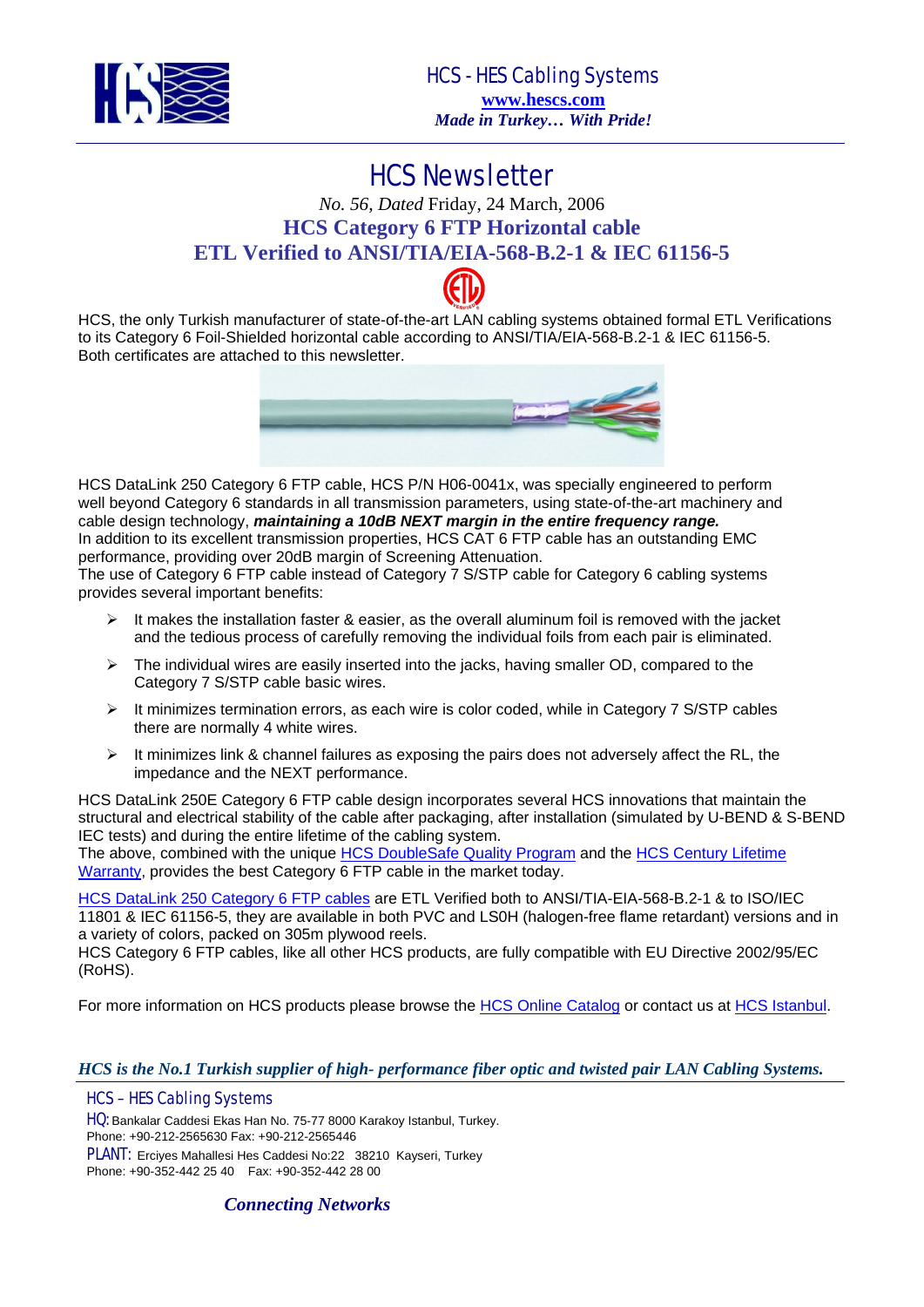

# **CERTIFICATE OF CONFORMANCE**

This authorizes the application of the ETL Verified Mark shown below to the models described in the Product Description section when made in accordance with the conditions set forth in the Verification Agreement and Qualification Testing Report.

## Certificate Number: 3089657-003

#### **Applicant:**

Istanbul, Turkey Bankalar Caddesi Ekas Han No:75-77 HCS - HES Cabling Systems 80000 Karaköy

38210 Kayseri, Turkey Hacilar Yolu 8 Km **Manufacturer:** HES Hacilar Elektric Sanay PK 245

**Applicant Contact:** Mr. Ergun R. Akan **Mfg. Contact:** Mr. Ergun R. Akan

**Report No.:** 3089567

**Product Description:** 4 pair, 23 AWG, FTP, CM, Non-Plenum, Horizontal (solid) Cable.

### **Part Number(s):** H06-00411

The product has been tested and found to comply with the applicable electrical transmission characteristics specified in ANSI/TIA-568-B.2-1 Category 6.

This certificate, supported by your participation in the ETL Verification Program, is authorization to apply the ETL Verification Mark. Jacket marking shall include:

ETL Verified to ANSI/TIA-568-B.2-1 Category 6.

Continuing compliance to this specification is monitored through production testing, quarterly inspections by Intertek at the production facility and random sample testing.

3/23/2006 **Date ETL Verified:**

**Certificate Issued By:**

Kathy Heath, Program Administrator

*This document is the property of Intertek ETL SEMKO and is not transferable. Only the Applicant may reproduce this document. The ETL Verified Mark may be applied only at the above noted location of the Party Authorized to Apply the Mark.*

*This document supersedes all previous ETL Verified Certificates of Conformance for the noted Certificate Number.*

**Intertek ETL Semko** 3933 U.S. Route 11, Cortland, NY 13045 Telephone (607) 758-6334 or (800) 345-3851 Fax (607) 758-6645